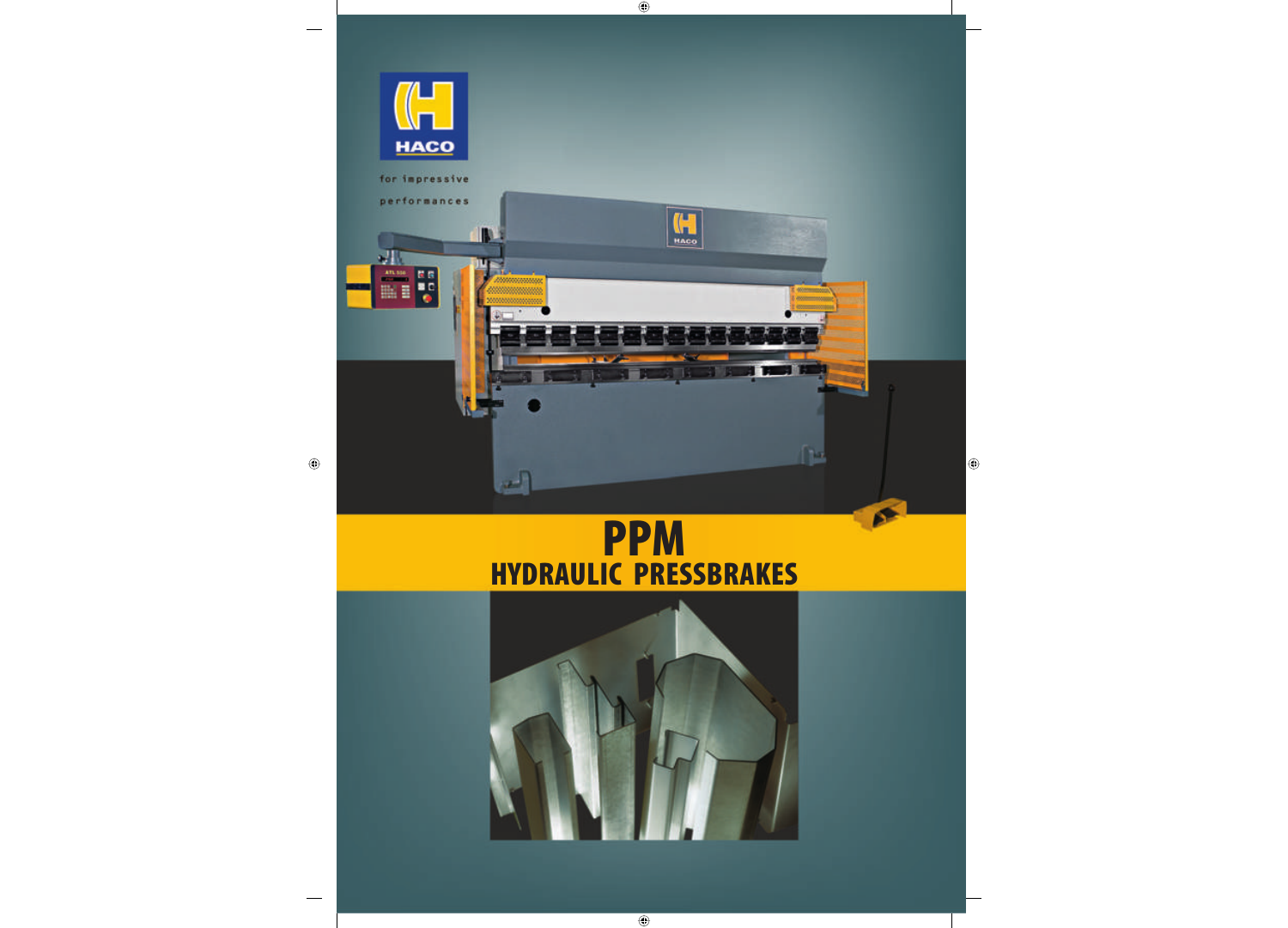# **PPM**



Parallelism of the upper beam is maintained through an anti-torsion bar system. This solid torsion bar links both ends of the ram and maintains parallelism throughout the entire stroke even if off-centre loadings occur.

#### **Ram parallelism**

#### **Stroke adjustment**

Adjustable mechanical cams at the operators side of the brake to set the upper position and work speed change point. In case of ATL550 control, an extra cam sets the retraction of the backgauge.

#### **Unique positive depth setting**



The PPM machine has a unique design with mechanical positive depth stops incorporated in the hydraulic cylinders for very accurate depth stroke adjustment (0.01 mm). Motorised adjustment controlled by 2 pushbuttons and electronic read-out conveniently located at the pendant control station.





#### **Hydraulic pressbrakes**

- Safety fences and light curtains according to CE safety specifications.
- Motorised backgauge stroke.
- Standard stroke:
- for 400 kN and 750 kN: 650 mm.
- for other tonnages: 800 mm.
- Backgauge stroke up to 1000 mm.
- Central manual adjustable anti deflection tables.
- Frontstops.
- Different tooling configuration.
- Hydraulic top tool clamping.
- Groove for single V-dies.
- Hour meter.
- Stroke counter.



**Our long experience in producing hydraulic pressbrakes, as well conventional as CNC controlled, enables us to bring to our customers a solid engineered, high**  quality and most of all an economical affordable pressbrake. Our PPM pressbrakes can easily be adapted to the specific needs of our customer offering a wide range **of tooling and backgauges.**





#### **Standard features**

- Mechanical equilibration by means of a heavy-duty solid antitorsion bar.
- Mechanical depth stops incorporated in the cylinders for long life.
- Pendant control panel.
- Infinitely motorised depth adjustment by 2 pushbuttons from the
- control panel with electronic read-out.
- Easy infinitely adjustable ram stroke.
- Adjustable open height.
- Adjustable speed change-over point.
- Pressure control with electronic adjustment and read-out.
- Manual (jog mode)and automatic cycle selector switch.
- Movable foot pedal control.
- Short sectional tool holders to secure tool clamping.
- Filled oiltank.
- Instruction and maintenance manuals.
- Service tools.

#### **Options**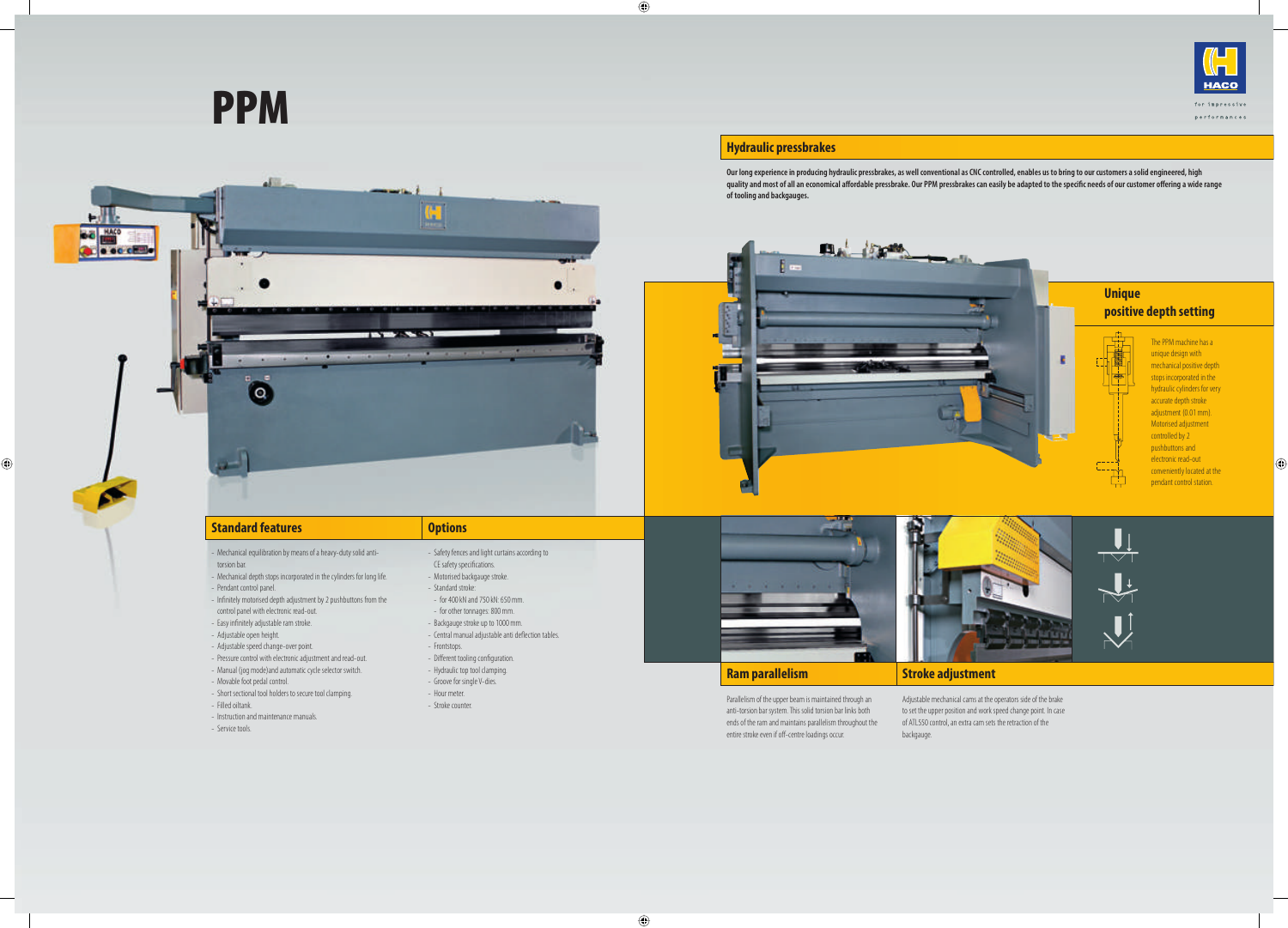









#### **Anti deflection tables**

Angular variations caused by beam and table deformation can be compensated by the anti deflection table fitted directly onto the lower beam. It works by means of wedges moving progressively over each other , giving the table the desired crown in order to compensate for the beam and bed deflection. This results in a constant angular profile of the workpiece over the full working length of the machine. The anti deflection table can be set independently from the machine type or execution and in combination with different tool systems.





#### **Tooling**

#### **Haco tooling**

A budget friendly tool system specifically designed for each machine capacity. The multi V-die combines flexibility by having different V-openings into 1 die and easy tool turning. The top bending tool is available in different versions: flexible gooseneck tool 86°, straight tools of 86°, 30°, 60° or 180°, in full length or sectioned.



#### **System tooling**

- Positioning of backgauge X 0.1 mm.
- Positioning of depth stop Y 0.01 mm.

System tooling is available in a wide range of different bottom and top tools, to adapt the machine to almost any specific job. System tooling is manufactured to the smallest tolerances in standard lengths of 835 and 415mm so they can be put together to get bigger lengths. System bottom tooling in combination with an anti-deflection table results in a machine with the highest degree of accuracy.



#### **Single V-dies**

Single V-dies are available in a large variety of angles and V-openings. The small width/height ratio allows improved access for the workpiece around the die. Single V-die clamping uses a groove in either a Haco or a System tool table. By using the groove as a self alignment system, the toolchange can be reduced to very little time.

#### **CNC control**

#### **ATL550 (only up to 1500 kN)**

Simple to programm basic control for conventional PPM pressbrake. Electronic digital readout of depth stop position and working pressure. Preselection mode: automatic positioning of backgauge and depth stop to the preselected position.

Programming mode: possibility to make several programmes in which the backgauge and

depthstop are positioned automatically after each step (bend).

- Programming X and Y (in depth only).
- Memory capacity: max. 200 programmes max. 400 steps.



#### **Saffir**

Machines according to CE specifications, are limited to working speed of 10 mm/s if operated with footpedal only. Working at fast approach speed is only possible with guarded working area. Saffir offers a solution by means of an optical system guarding the area around the punch.











 $\bullet$ F

i<br>I

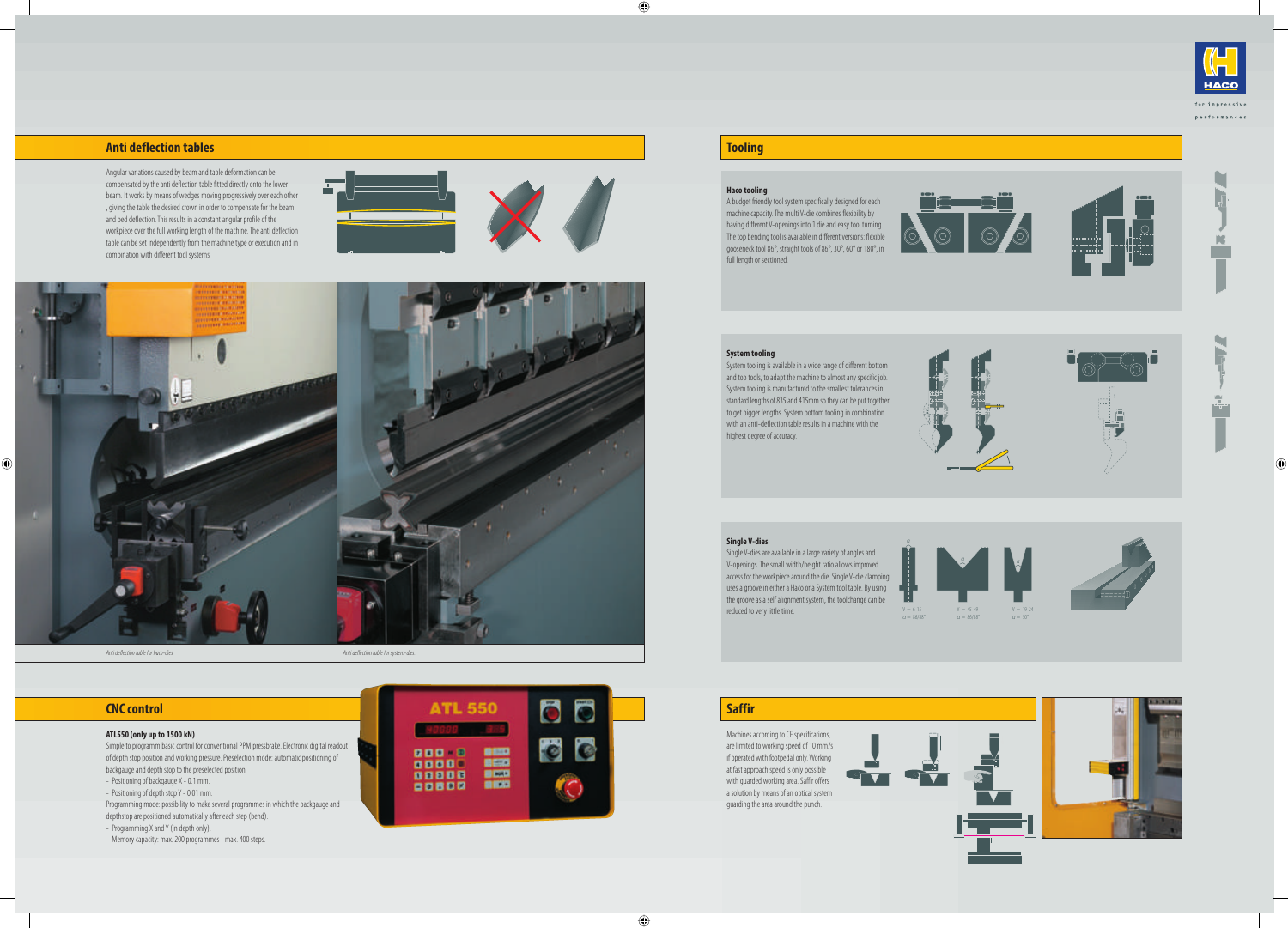### **Technical specifications**

Haco reserves the right to change any specifications without prior notice.







| <b>TYPE</b> | <b>WORKING</b><br><b>LENGTH</b> | <b>CAPACITY</b> | <b>DISTANCE</b><br><b>BETWEEN HOUSINGS</b> | GAP        | DAYLIGHT<br><b>OPENING</b> | <b>STROKE</b> | <b>TABLE</b><br><b>HEIGHT</b> | <b>FAST APPROACH</b><br><b>SPEED</b> | MAX. WORKING<br><b>SPEED</b> | <b>FAST RETURN</b><br><b>SPEED</b> | <b>MOTORPOWER</b> | MAX.<br><b>PRESSURE</b> | <b>TOTAL</b><br><b>LENGTH</b> | <b>TOTAL</b><br><b>WIDTH</b> | <b>TOTAL</b><br><b>HEIGHT</b> | <b>WEIGHT</b> |
|-------------|---------------------------------|-----------------|--------------------------------------------|------------|----------------------------|---------------|-------------------------------|--------------------------------------|------------------------------|------------------------------------|-------------------|-------------------------|-------------------------------|------------------------------|-------------------------------|---------------|
|             | $\mathbf{A}$                    |                 | B                                          | $\epsilon$ | $\mathbf{D}$               | - E -         | $-6$                          |                                      |                              |                                    |                   |                         | $\mathbf{H}$                  | <b>TEM</b>                   | -11                           |               |
| 16040       | 1600 mm                         | 400 kn          | 1100 mm                                    | 195 mm     | 295 mm                     | $100$ mm      | 840 mm                        | $70$ mm/s                            | $8$ mm/s                     | $55$ mm/s                          | 4.1 kW            | 180 bar                 | 2100 mm                       | 1450 mm                      | 2100 mm                       | 2500 kg       |
| 20040       | 2100 mm                         | 400 kn          | 1600 mm                                    | 195 mm     | 295 mm                     | $100$ mm      | 840 mm                        | $70$ mm/s                            | 8 mm/s                       | $55$ mm/s                          | 4,1 kW            | 180 bar                 | 2450 mm                       | 1450 mm                      | 2100 mm                       | 3000 kg       |
| 25040       | 2600 mm                         | 400 kn          | 2100 mm                                    | 195 mm     | 295 mm                     | $100$ mm      | 840 mm                        | $70$ mm/s                            | $8 \,$ mm/s                  | $55$ mm/s                          | 4,1 kW            | 180 bar                 | 2900 mm                       | 1450 mm                      | 2100 mm                       | 3500 kg       |
| 20075       | 2100 mm                         | 750 kn          | 1600 mm                                    | 200 mm     | 280 mm                     | $100$ mm      | 840 mm                        | $70$ mm/s                            | 8 mm/s                       | $55$ mm/s                          | 7,5 kW            | 330 bar                 | 2450 mm                       | 1450 mm                      | 2100 mm                       | 4400 kg       |
| 25075       | 2600 mm                         | 750 kn          | 2100 mm                                    | 200 mm     | 280 mm                     | $100$ mm      | 840 mm                        | $70$ mm/s                            | $8 \,$ mm/s                  | $55$ mm/s                          | 7,5 kW            | 330 bar                 | 2900 mm                       | 1450 mm                      | 2100 mm                       | 4700 kg       |
| 30075       | 3100 mm                         | 750 kn          | 2600 mm                                    | 200 mm     | 280 mm                     | $100$ mm      | 840 mm                        | $70$ mm/s                            | $8 \, \text{mm/s}$           | $55$ mm/s                          | 7,5 kW            | 330 bar                 | 3500 mm                       | 1450 mm                      | 2100 mm                       | 5100 kg       |
| 25100       | 2600 mm                         | 1000 kn         | 2100 mm                                    | 250 mm     | 325 mm                     | $120$ mm      | 875 mm                        | 70 mm/s                              | $7$ mm/s                     | $60$ mm/s                          | 5,6 kW            | 220 bar                 | 2900 mm                       | 1700 mm                      | 2240 mm                       | 6900 kg       |
| 30100       | 3100 mm                         | 1000 kn         | 2600 mm                                    | 250 mm     | 325 mm                     | $120$ mm      | 875 mm                        | $70$ mm/s                            | 7 mm/s                       | $60$ mm/s                          | 5,6 kW            | 220 bar                 | 3500 mm                       | 1700 mm                      | 2240 mm                       | 7400 kg       |
| 36100       | 3600 mm                         | 1000 kn         | 3150 mm                                    | 250 mm     | 325 mm                     | $120$ mm      | 875 mm                        | 70 mm/s                              | 7 mm/s                       | $60$ mm/s                          | 5,6 kW            | 220 bar                 | 4100 mm                       | 1700 mm                      | 2240 mm                       | 8200 kg       |
| 40100       | 4100 mm                         | 1000 kn         | 3150 mm                                    | 250 mm     | 325 mm                     | $120$ mm      | 915 mm                        | $70$ mm/s                            | $7$ mm/s                     | $60$ mm/s                          | 5,6 kW            | 220 bar                 | 4400 mm                       | 1700 mm                      | 2430 mm                       | 9100 kg       |
| 43100       | 4300 mm                         | 1000 kn         | 3750 mm                                    | 250 mm     | 325 mm                     | $120$ mm      | 915 mm                        | 70 mm/s                              | 7 mm/s                       | $60$ mm/s                          | 5,6 kW            | 220 bar                 | 4700 mm                       | 1700 mm                      | 2800 mm                       | 10600 kg      |
| 25135       | 2600 mm                         | 1000 kn         | 2100 mm                                    | 250 mm     | 325 mm                     | $120$ mm      | 915 mm                        | $70$ mm/s                            | $7$ mm/s                     | $60$ mm/s                          | 7.5 kW            | 300 bar                 | 2900 mm                       | 1700 mm                      | 2280 mm                       | 7400 kg       |
| 30135       | 3100 mm                         | 1350 kn         | 2600 mm                                    | 250 mm     | 325 mm                     | $120$ mm      | 915 mm                        | 70 mm/s                              | 7 mm/s                       | $60$ mm/s                          | 7,5 kW            | 300 bar                 | 3500 mm                       | 1700 mm                      | 2280 mm                       | 7800 kg       |
| 36135       | 3600 mm                         | 1350 kn         | 3150 mm                                    | 250 mm     | 325 mm                     | $120$ mm      | 915 mm                        | $70$ mm/s                            | $7$ mm/s                     | $60$ mm/s                          | 7.5 kW            | 300 bar                 | 4200 mm                       | 1700 mm                      | 2280 mm                       | 8800 kg       |
| 40135       | 4100 mm                         | 1350 kn         | 3150 mm                                    | 250 mm     | 325 mm                     | $120$ mm      | 1010 mm                       | $70$ mm/s                            | 7 mm/s                       | $60$ mm/s                          | 7,5 kW            | 300 bar                 | 4400 mm                       | 1700 mm                      | 2430 mm                       | 9800 kg       |
| 43135       | 4300 mm                         | 1350 kn         | 3750 mm                                    | 250 mm     | $325$ mm                   | $120$ mm      | 915 mm                        | $70$ mm/s                            | 7 mm/s                       | $60$ mm/s                          | 7,5 kW            | 300 bar                 | 4700 mm                       | 1700 mm                      | 2800 mm                       | 10800 kg      |
| 25150       | 2600 mm                         | 1500 kn         | 2100 mm                                    | 250 mm     | 325 mm                     | $120$ mm      | 915 mm                        | 70 mm/s                              | 7 mm/s                       | $60$ mm/s                          | 11,4 kW           | 330 bar                 | 2900 mm                       | 1700 mm                      | 2750 mm                       | 7700 kg       |
| 30150       | 3100 mm                         | 1500 kn         | 2600 mm                                    | 250 mm     | 325 mm                     | $120$ mm      | 915 mm                        | $70$ mm/s                            | 7 mm/s                       | $60$ mm/s                          | 11,4 kW           | 330 bar                 | 3500 mm                       | 1700 mm                      | 2750 mm                       | 8200 kg       |
| 36150       | 3600 mm                         | 1500 kn         | 3150 mm                                    | 250 mm     | 325 mm                     | $120$ mm      | 915 mm                        | $70$ mm/s                            | $7$ mm/s                     | $60$ mm/s                          | 11,4 kW           | 330 bar                 | 4100 mm                       | 1700 mm                      | 2800 mm                       | 9300 kg       |
| 40150       | 4100 mm                         | 1500 kn         | 3150 mm                                    | 250 mm     | 325 mm                     | $120$ mm      | 915 mm                        | $70$ mm/s                            | 7 mm/s                       | $60$ mm/s                          | 11,4 kW           | 330 bar                 | 4400 mm                       | 1700 mm                      | 2800 mm                       | 10400 kg      |
| 43150       | 4300 mm                         | 1500 kn         | 3750 mm                                    | 250 mm     | 325 mm                     | $120$ mm      | 1010 mm                       | 70 mm/s                              | 7 mm/s                       | $60$ mm/s                          | 11,4 kW           | 330 bar                 | 4700 mm                       | 1700 mm                      | 2900 mm                       | 12900 kg      |
| 25175       | 2600 mm                         | 1750 kn         | 2100 mm                                    | 300 mm     | 450 mm                     | $200$ mm      | 890 mm                        | $80$ mm/s                            | $9$ mm/s                     | $95$ mm/s                          | 15 kW             | 280 bar                 | 2820 mm                       | 1750 mm                      | 2665 mm                       | 10000 kg      |
| 30175       | 3100 mm                         | 1750 kn         | 2600 mm                                    | 300 mm     | 450 mm                     | 200 mm        | 965 mm                        | $80$ mm/s                            | $9 \text{ mm/s}$             | $95$ mm/s                          | 15 kW             | 280 bar                 | 3320 mm                       | 1750 mm                      | 2750 mm                       | 11400 kg      |
| 36175       | 3600 mm                         | 1750 kn         | 3150 mm                                    | 300 mm     | 450 mm                     | 200 mm        | 965 mm                        | $80$ mm/s                            | $9 \text{ mm/s}$             | $95$ mm/s                          | 15 kW             | 280 bar                 | 3880 mm                       | 1750 mm                      | 2750 mm                       | 13400 kg      |
| 40175       | 4100 mm                         | 1750 kn         | 3150 mm                                    | 300 mm     | 450 mm                     | $200$ mm      | 965 mm                        | $80$ mm/s                            | $9$ mm/s                     | $95$ mm/s                          | 15 kW             | 280 bar                 | 4320 mm                       | 1750 mm                      | 2800 mm                       | 14200 kg      |
| 43175       | 4300 mm                         | 1750 kn         | 3750 mm                                    | 300 mm     | 450 mm                     | 200 mm        | 965 mm                        | $80$ mm/s                            | $9 \text{ mm/s}$             | $95$ mm/s                          | 15 kW             | 280 bar                 | 4520 mm                       | 1750 mm                      | 2900 mm                       | 16400 kg      |
| 25220       | 2600 mm                         | 2200 kn         | 2100 mm                                    | 300 mm     | 450 mm                     | 200 mm        | 965 mm                        | $80$ mm/s                            | $9 \text{ mm/s}$             | $95$ mm/s                          | 18.7 kW           | 350 bar                 | 2820 mm                       | 2000 mm                      | 2750 mm                       | 11600 kg      |
| 30220       | 3100 mm                         | 2200 kn         | 2600 mm                                    | 300 mm     | 450 mm                     | 200 mm        | 965 mm                        | $80$ mm/s                            | $9 \text{ mm/s}$             | $95$ mm/s                          | 18,7 kW           | 350 bar                 | 3320 mm                       | 2000 mm                      | 2750 mm                       | 12100 kg      |
| 36220       | 3600 mm                         | 2200 kn         | 3150 mm                                    | 300 mm     | 450 mm                     | $200$ mm      | 965 mm                        | $80$ mm/s                            | $9$ mm/s                     | $95$ mm/s                          | 18,7 kW           | 350 bar                 | 3880 mm                       | 2000 mm                      | 2800 mm                       | 15100 kg      |
| 40220       | 4100 mm                         | 2200 kn         | 3150 mm                                    | 300 mm     | 450 mm                     | 200 mm        | 965 mm                        | $80$ mm/s                            | $9 \text{ mm/s}$             | $95$ mm/s                          | 18,7 kW           | 350 bar                 | 4320 mm                       | 2000 mm                      | 2800 mm                       | 16000 kg      |
| 43220       | 4300 mm                         | 2200 kn         | 3750 mm                                    | 300 mm     | 450 mm                     | 200 mm        | 965 mm                        | $80$ mm/s                            | $9$ mm/s                     | $95$ mm/s                          | 18,7 kW           | 350 bar                 | 4520 mm                       | 2000 mm                      | 2900 mm                       | 18000 kg      |
| 30250       | 3100 mm                         | 2500 kn         | 2600 mm                                    | 300 mm     | 450 mm                     | 200 mm        | 965 mm                        | $80$ mm/s                            | 8 mm/s                       | $90$ mm/s                          | 18,7 kW           | 330 bar                 | 3320 mm                       | 2050 mm                      | 2800 mm                       | 13400 kg      |
| 36250       | 3600 mm                         | 2500 kn         | 3150 mm                                    | 300 mm     | 450 mm                     | $200$ mm      | 965 mm                        | $80$ mm/s                            | 8 mm/s                       | $90$ mm/s                          | 18,7 kW           | 330 bar                 | 3880 mm                       | 2050 mm                      | 2800 mm                       | 16500 kg      |
| 40250       | 4100 mm                         | 2500 kn         | 3150 mm                                    | 300 mm     | 450 mm                     | 200 mm        | 965 mm                        | $80$ mm/s                            | 8 mm/s                       | $90$ mm/s                          | 18,7 kW           | 330 bar                 | 4320 mm                       | 2050 mm                      | 2800 mm                       | 17400 kg      |
| 43250       | 4300 mm                         | 2500 kn         | 3750 mm                                    | 300 mm     | 450 mm                     | 200 mm        | 890 mm                        | $80$ mm/s                            | 8 mm/s                       | 90 mm/s                            | 18,7 kW           | 330 bar                 | 4520 mm                       | 2050 mm                      | 3000 mm                       | 19500 kg      |
| 30320       | 3100 mm                         | 3200 kn         | 2600 mm                                    | 330 mm     | 500 mm                     | 250 mm        | 890 mm                        | $80$ mm/s                            | 8 mm/s                       | $100$ mm/s                         | 22,5 kW           | 325 bar                 | 3320 mm                       | 2050 mm                      | 3000 mm                       | 17700 kg      |
| 36320       | 3600 mm                         | 3200 kn         | 3150 mm                                    | 330 mm     | 500 mm                     | 250 mm        | 890 mm                        | $80$ mm/s                            | 8 mm/s                       | $100$ mm/s                         | 22,5 kW           | 325 bar                 | 3880 mm                       | 2050 mm                      | 3100 mm                       | 20200 kg      |
| 40320       | 4100 mm                         | 3200 kn         | 3150 mm                                    | 330 mm     | 500 mm                     | 250 mm        | 890 mm                        | $80$ mm/s                            | $8 \text{ mm/s}$             | $100$ mm/s                         | 22.5 kW           | 325 bar                 | 4320 mm                       | 2050 mm                      | 3200 mm                       | 21700 kg      |
| 43320       | 4300 mm                         | 3200 kn         | 3750 mm                                    | 330 mm     | 500 mm                     | 250 mm        | 890 mm                        | $80$ mm/s                            | 8 mm/s                       | $100$ mm/s                         | 22,5 kW           | 325 bar                 | 4520 mm                       | 2050 mm                      | 3200 mm                       | 24000 kg      |